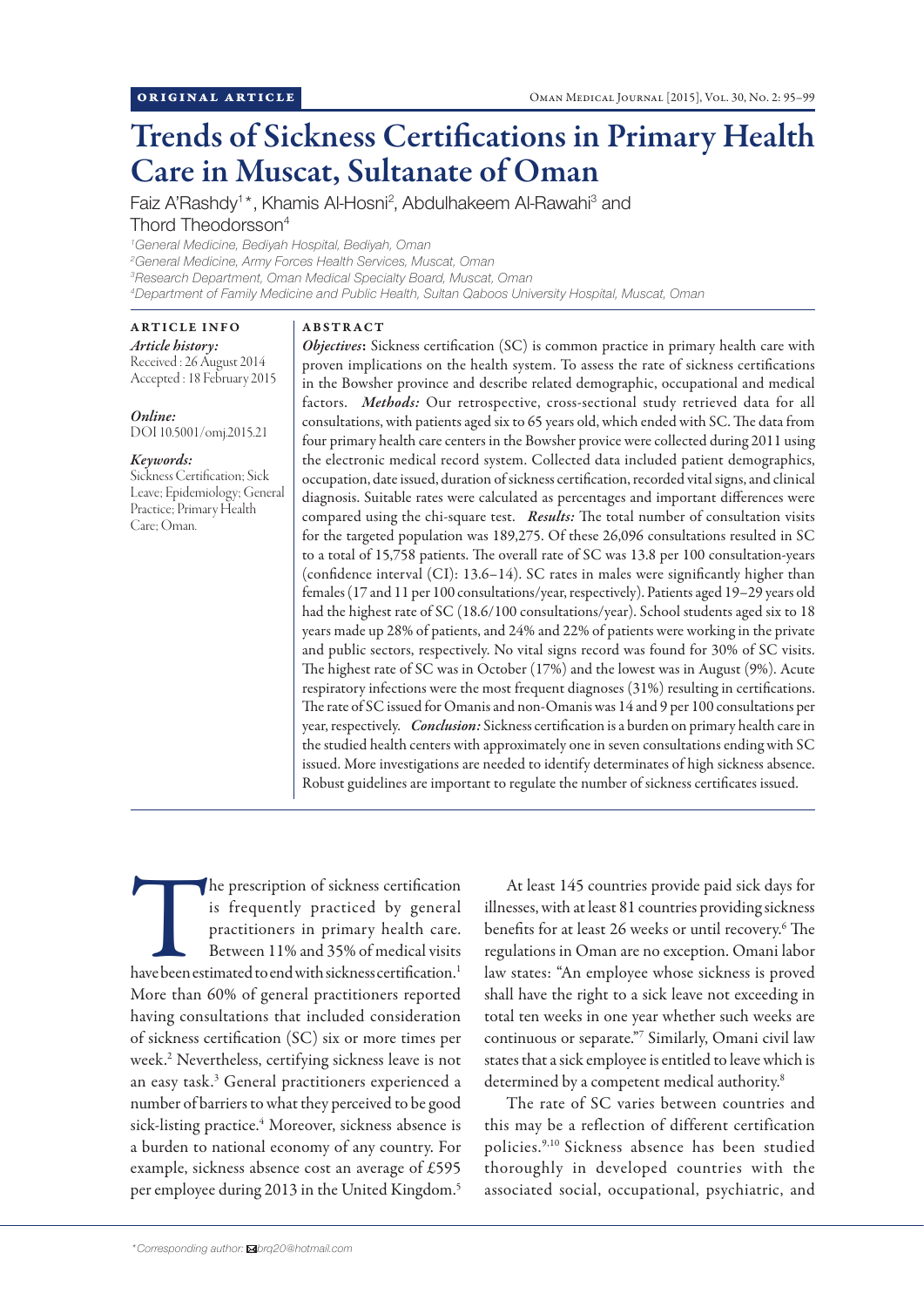medical issues explored. A look at the trends in Oman regarding SC in primary health care has not been published to date.

Estimation of the SC rate and describing associated medical and occupational factors are vital to provide solid data for future policies. In addition to being a global measure of health differentials between workers, sickness certification might give important prognostic data for chronic conditions.<sup>11,12</sup>

The primary health services in Oman are widely distributed. By 31 December 2013 there were 195 governmental health centers all over the country and 31 of these were in Muscat.<sup>13</sup> Almost all these health centers use an electronic medical record system (EMRS).<sup>14</sup> It is well known that EMRS has the advantage of preventing duplication to workups and other services.15 All prescribed SC are recorded in the EMRS for each patient.

This study aimed to determine the rate and trend of SC issued in the Bowsher province in Oman by using the electronic data retrospectively to describe associated demographic, medical, and occupational factors.

## METHODS

This cross-sectional study reviewed the data of all SC from four health centers, which were retrieved retrospectively from EMRS. The study was approved by the Research and Ethics Committee at Directorate General of Health Services in Governorate of Muscat. We included all consultations that ended with SC between 1 January 2011 and 31 December 2011. Consultations of patients aged less than six years old and more than 65 years old were excluded.

The study was conducted in the Bowsher province, which is part of Muscat Governorate. Bowsher is located in central area of the capital city, Muscat. It hosts 365,284 people of whom about 80,982 are native Omanis.16 Primary health care is delivered through four governmental health centers scattered through the region.

The operating EMRS in these health centers is the A'Shifa system. Each patient has a single medical record number containing their demographic characteristics, clinical consultations data, and SC. All clinical consultations that end with sickness certification are documented in the system. Each certificate includes information about the diagnosis, designation, issuing date and time, and the duration of leave given. These are filled by the doctor conducting the consultation during the visit.

These data was analyzed using Microsoft Excel and statistics performed using SPSS software. Examined variables included: gender, age, nationality, occupation, clinical diagnosis, and duration of sickness absence. Suitable rates were calculated as percentages and important differences were compared using the chi-square test.

Each consultation with sickness certification had a diagnosis given according to the International Classification of Diseases (ICD-9). All consultations were screened to determine the most common diagnosis. The patients' designations were recorded by the general practitioner at the time of prescribing the sickness certification for each consultation. All designations were retrieved from the EMRS and categorized into public, private, school, and college work sectors, and if the written designation was ambiguous it was categorized as unknown.

The SC rate was calculated as the number of all certificates issued, divided by the total number of visits in 2011. The crude rate was presented as a percentage. Specific rates for each health center, age categories, gender, and designation were calculated in similar way with the nominator being of similar category.

# RESULTS

The total number of consultations for all patients aged six to 65 years old in 2011 was 189,275 out of which there were 26,096 SC issued for 15,758 patients. The minimum and maximum prescribed off-days were 1 and 14, respectively. The overall rate of SC was 13.8 per 100 consultation-years (ie. 13.8 sick leaves per 100 consultations per year; CI 13.6– 14) which represents a frequency of one sickness certification per seven consultations. The rate was significantly higher in males (13,721/79,017; 17 per 100 consultation-years) in comparison to females (12,536/110,248; 11 per 100 consultation-years) with a *p*-value of less than 0.001. This was universal in the four health centers. Most SC (n=24,916; 95%) were prescribed for Omanis and the rate was significantly higher among this group (14 per 100 consultation-years) compared to non-Omanis (9 per 100 consultations/year) with a *p*-value <0.001.

To study association between SC and age, we divided age into 10-year intervals as follows: <19, 19–29, 30–39, 40–49, and 50–65 years. The SC rates were found to be

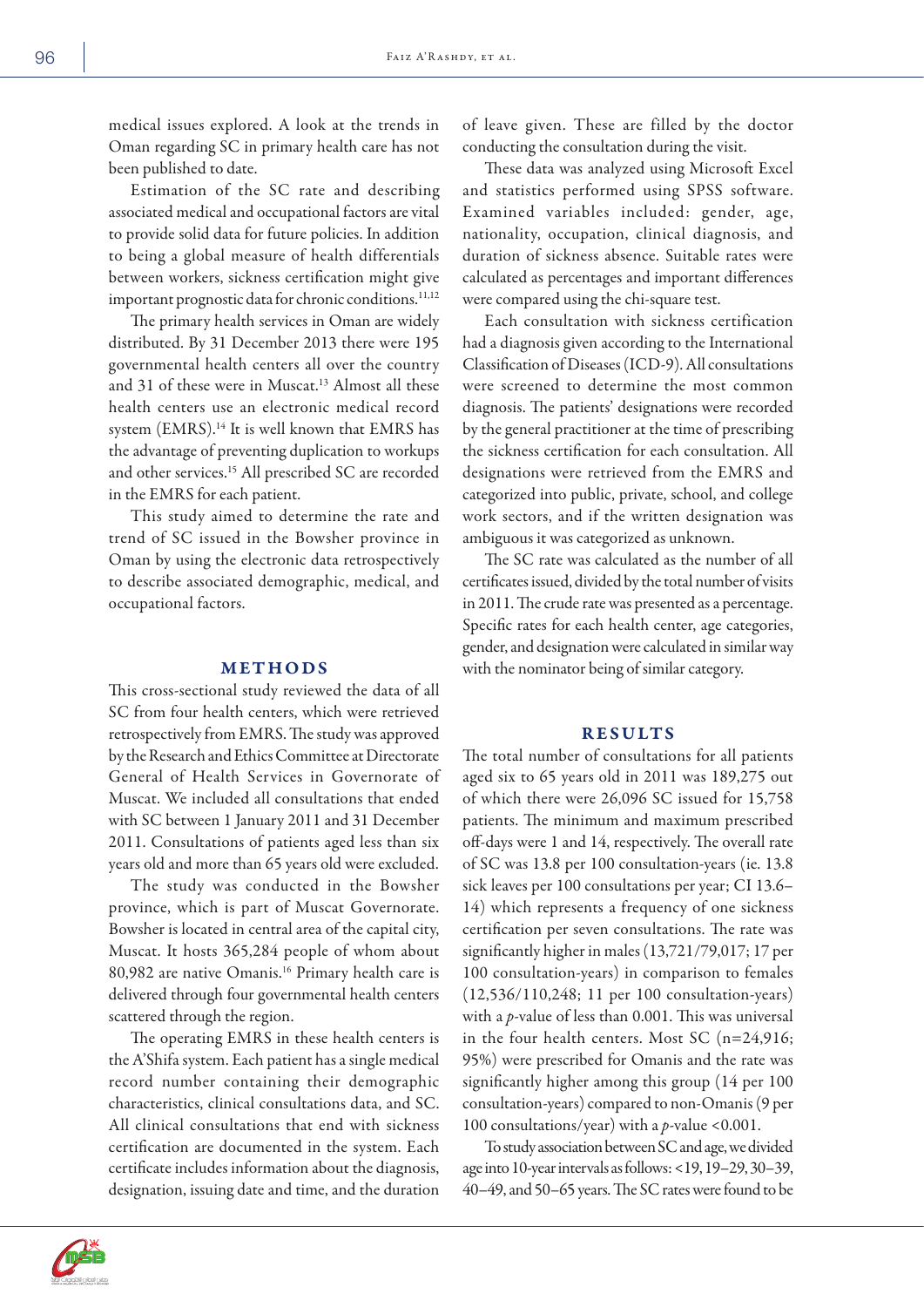

Figure 1: Sickness certifications (SC) rate according to age group. The sickness certification rate was highest among youth and peaked in 19–29 year old age group.



Figure 2: The 10 most frequent diagnosis categories of sickness certifications. Respiratory tract infection was the most frequent diagnosis followed by diarrhea and medical care, un-specified.

15.7, 18.6, 16.1, 7.7, and 3 per 100 consultation-years in these age groups, respectively. The difference in the SC rates was significant between all age groups with the exception of the first and third group where there was no difference. The highest rate of SC was found among the 19–29 age group and lowest among 50–65 age group with p-value <0.001 [Figure 1]. More specifically, calculated rate of SC was 20 per 100 consultations per year for people aged 25–29 years old.

Figure 2 illustrates most frequent ten diagnoses which represent (17101/25463; 67%) of all diagnosis for SC. In this group of patients, the highest proportion of certification was for acute respiratory infections.



Figure 3: Total rate of sickness certifications per months during 2011. The highest certification was in March and October. The summer months reported the lowest rates.

Based on designation record of 14,826 patients, 28% and 11% of patients who were prescribed SC were school and college students, respectively. Workers in the private and public sectors composed 24% and 22% of certified patients, respectively. About 15% of patient occupations could not be identified. Total absence due to sick leave for patients aged 19–65 years old in 2011 was 28,491 days.

In addition, 30% (n=7,800) of certificates were issued without any of the vital signs being documented. Finally, the highest rates of SC during 2011 were in October (3,317/19,787; 17%) followed by March (2,993/18,488; 16%) and the lowest were in August (927/10,215; 9%) and July (1,294/13,648; 9%) [Figure 3].

# **DISCUSSION**

This was descriptive study of sickness certification practice in primary health care. Sickness absence does not merely represent lost working days and productivity but also reflect patients' morbidity and pressure on health system.5,17 Although variation between countries in national rates of SC is known,  $9,10$ the rate reported in this study is high.

In medical literature, the rates are often calculated by patients-years rather than consultation-years. We choose the later because it provides a better reflection of the clinical and workload burden. Calculating sickness certification rate per 100 consultations per year describes how frequently sick leaves is issued by general practitioners. The prescription of sick leave is part of the daily practice of general practitioners in primary health care. This study reported that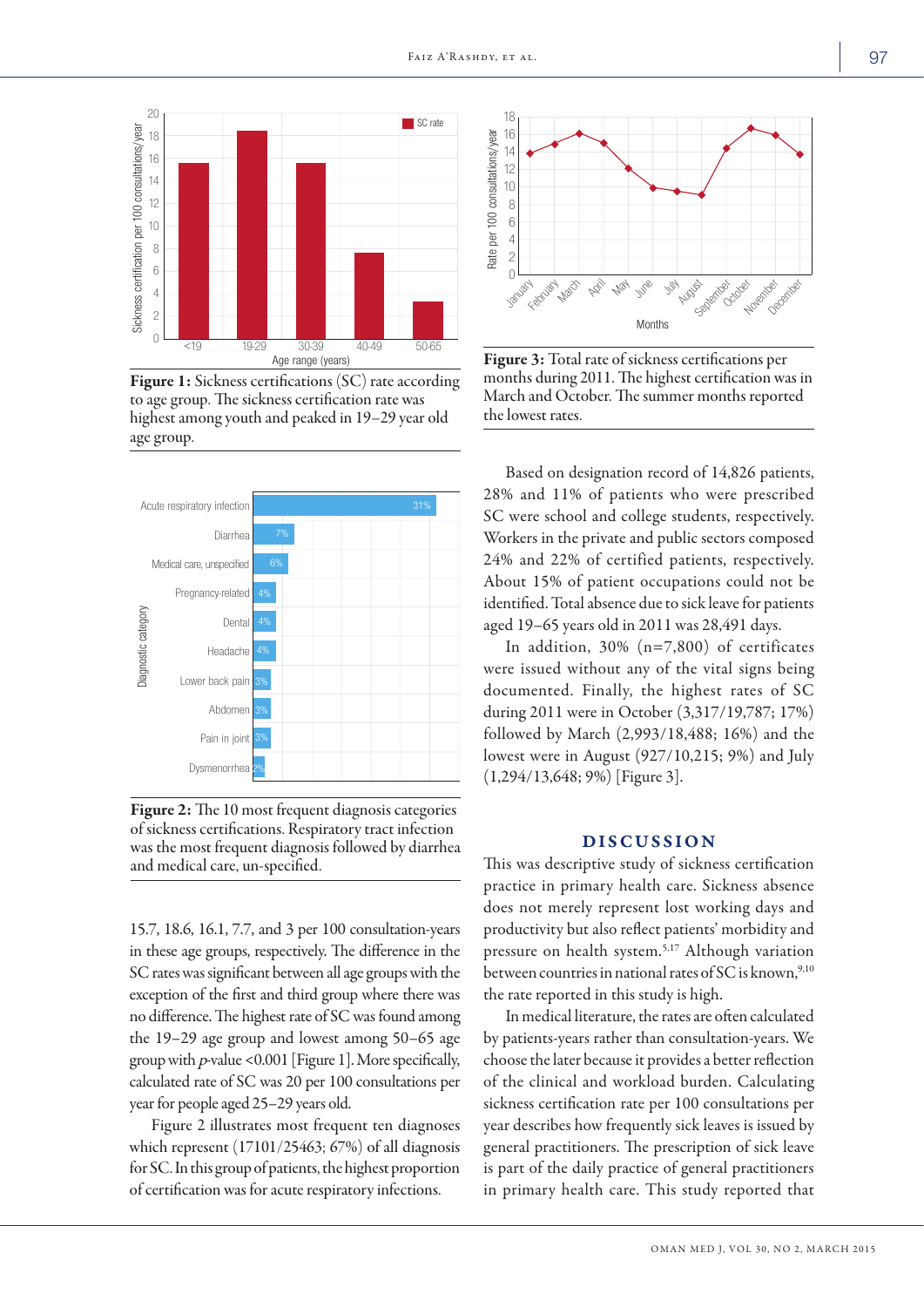among 100 consultations per year, 13.8 ends with a certification of sick leave. Many qualitative studies have showed that issuing sick leave is a burden on general practitioners daily work and carries many challenges with each encounter.3,18 The high patient demand of sickness certification might affect the quality of clinical consultations and overall performance of clinical system.

Calculation of the rate based on all consultation dilutes it and makes it lower than actual rate, and this is a limitation of the study. Even with this limitation, the rate remains high with a general frequency of one every seven consultations in the four health centers ending with SC. Another limitation is not including sick leave prescribed by private clinics in Bowsher. There are many private clinics and hospitals that are also authorized to give SC. However, most of these prescriptions are written manually and not registered, documented, or reported in an electronic system and are therefore difficult to trace.

In a Swiss prospective study, Sebastien Dunner et al,19 reported that 11 per 100 consultations resulted in SC during a six-week period.The relatively small sample size, the total 602 sick leaves included in statistical analysis, and the short period of the study makes comparison with our study inappropriate. In addition, the Swiss sick leave benefit system is different and allows workers to get self-certification of sickness absence for up to three days.

The rate of certification was highest in young adults between 19–29 years and more specifically in 25–29 year age group [Figure 1], among whom one in five consultations are estimated to end with sickness certification. This high rate could not be explained by increased morbidities because people in this age group are usually viewed to be healthier than others. A recent study from the United Kingdom reported the highest rate of certifications in the 45-49 year old age group.<sup>20</sup> Excluding children younger than the age of four, people aged 20–29 years old represent highest percentage of the total Omani population according to National Center of Statistics and Information,<sup>16</sup> although this does not explain higher rate of sickness absence.

These figures might demonstrate a huge burden on the economy especially with an estimated 28,491 lost working days over a one-year period, and from only four health centers. In Oman, workers are paid in full while on sick leave for up to six months.<sup>8</sup>

Many medical literatures determined that mental and musculoskeletal conditions were the most common reason for certifying sickness absence, especially for a long duration.20,21 In this study, respiratory tract infections were the most frequent diagnosis followed by diarrhea and medical care, un-specified. This last diagnosis sounds broad and non-specific, but because of the large sample size tracing each consultation classed as medical care, un-specified was not feasible.

Many studies showed sickness absence to be higher in women.<sup>9,20,22</sup> Our study clearly showed that males were significantly more likely to take sick leave in comparison to females, and this was universal in the four studied health centers. Out of every six clinical consultations with male patients, one ended with sickness certification. This discrepancy may be attributed to fact that males are more often employed than females especially in the private sector.<sup>16</sup> However, the employment gap between the two genders decreased dramatically over the past decade and this difference in the sick leave certification rate should be investigated more.<sup>23,24</sup> Work satisfaction and job strain also has a role in patients seeking sickness certification, and this idea can be explored by further studies in the Omani population.<sup>25,26</sup>

The decision to prescribe sick leave should be based on robust clinical evaluation. Vital signs were not found in about one third of sickness certification visits. This could be either because they were not documented appropriately or were not performed at all. Student's leave made up more than one quarter of all SC. Added to college students leave this made up around 40% of total certifications. Sick leave regulation should be set within teaching institutions, colleges, and schools in order to decrease the pressure on health centers, minimize unnecessary absence, and to organize the process of sickness certification.

Categorization of government or private sector worker sick leave was not optimal due to poor designation identification in about 15% of working patients. This suggests the need for better documentation.

Monthly variation of SC presented well in this study [Figure 3]. The rate was lowest during summer months: June, July, and August and peaked during March and October. This is likely due to people taking holidays during the summer and consequently demand of sickness certification decreases especially by colleges and schools students.

Sickness certification is a complex practice and further investigations are needed to determine the